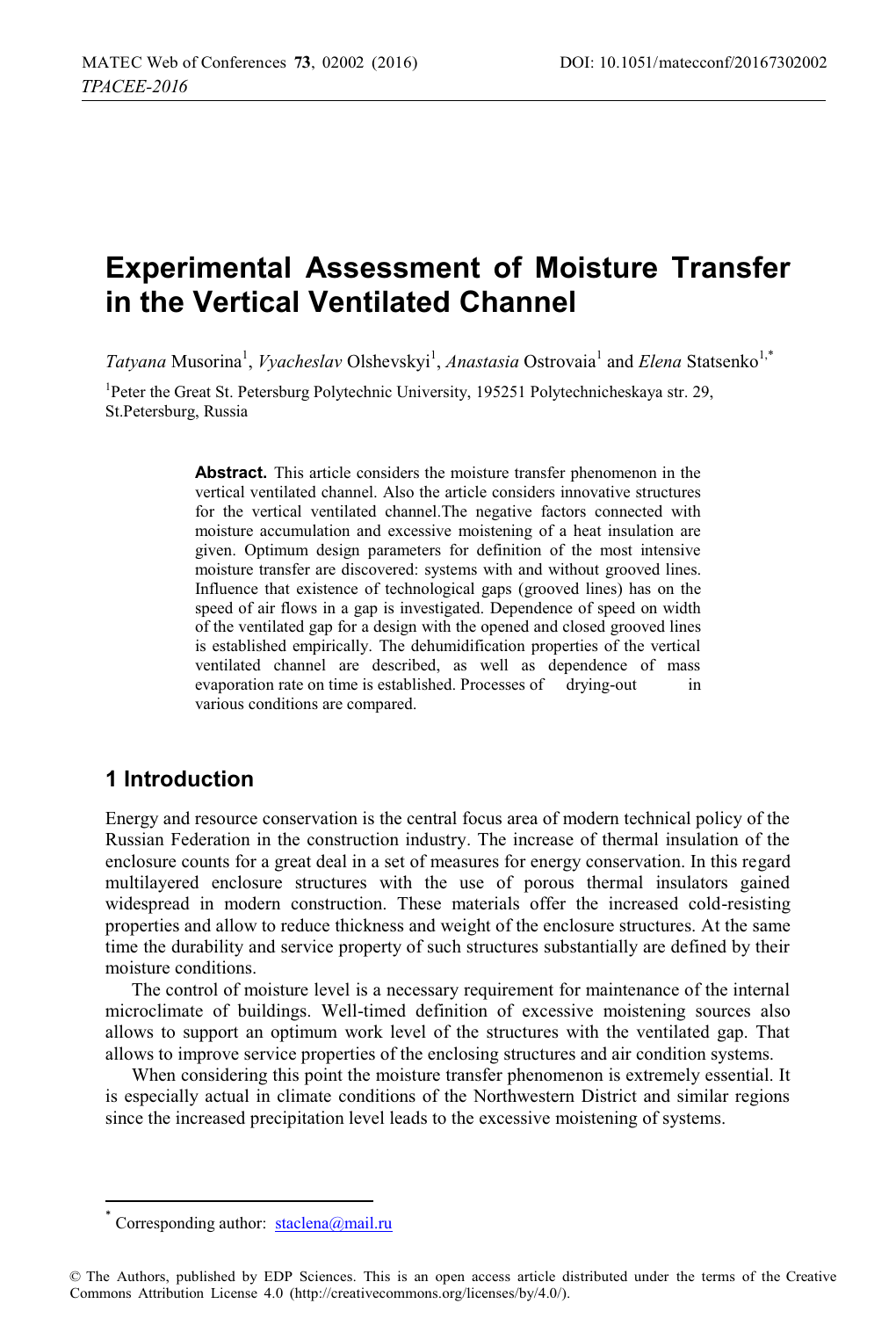Moisture transfer is a process of the movement of moisture which represents transfer of vacant and physically-bounded water under the influence of gravitational and sorption (molecular and capillary) forces.

Thus, quantitative calculation of moisture transfer is one of the most important in the multilayered enclosure structure designing.

This article considers influence of parameters of the ventilated airgap on air velocity speed which moisture transfer directly depends on.

## **2 Literature References**

A significant contribution to the promotion of the subject "Moisture Transfer Assessment in the Vertical Ventilated Channel" was made by [1-35].

The article [1] considers the conditions under which there is a cold air filtration in the ventilated gap. The publication [2] considers features of work of building faces with and without grooved lines. In the work [6] the optimum sizes of the airgap are defined. The author of the work [10] reveals the key problems of structures with the ventilated airgap. In the text of the work [11] the moisture transfer phenomenon in disperse and porous materials is estimated. In the article [14] authors reveal adequate existence conditions of the free convection stream in the vertical conduit. The authors of the publication [23] consider issues of a natural ventilation of the vertical channel. The work [28] considers the application of the HVF Hinged Ventilated Facades) constructions in northern climate areas. The author of the work [29] investigates the wall building with the ventilated building face thermal protection taking into account a longitudinal air filtration.

#### **3 Setting goals and objectives**

- $\bullet$ Influence of grooved lines on air exchange and moisture transfer in the HVF gap
- -Research of the moisture transfer phenomenon in the vertical channel
- $\bullet$ Comparison of the dehumidification properties under various conditions

#### **4 Materials and Methods**

The majority of the humidity testing methods are focused on reducing moisture intake into the airgap. However the imperfection of building structures leads to their excessive moistening. In this regard more and more attention is given to the moisture accumulation ability of materials and the possibility of their drying out.

Moisture evaporates while drying from a surface of the dried-up materials. At the same time there is a moisture movement from within of a surface. The heat, necessary for moisture evaporation, is transferred from environment by means of convective surface heat transfer. If the environment has the increased temperature, the material heats up when drying and there is a movement of heat in consequence of heat conductivity. Thus, the main physical phenomena of convective drying are the following:

- heat transfer from a gaseous fluid to a surface of the dried-up samples, i.e. heat transfer between a surface and the environment by means of convection;
- movement of heat from external into internal layers in consequence of heat conductivity;
- moisture evaporation from a surface of the dried-up materials - moisture exchange with the environment
- moisture movement from the central layers to a surface; it is accepted to be called *moisture transfer*.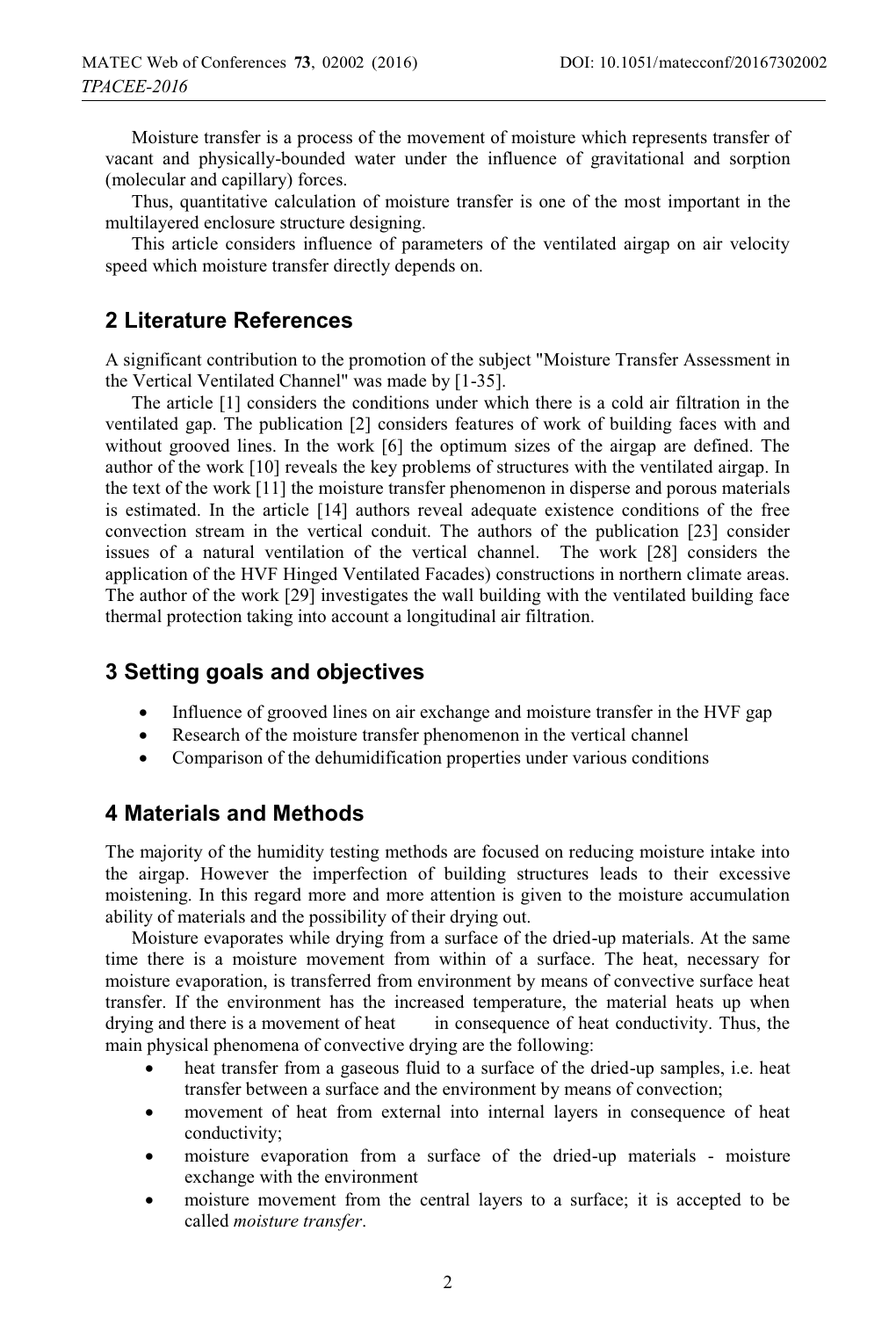Moisture transfer is the most difficult and important of all the listed phenomena. It has significant effect on drying behavior.

Moisture transfer, i.e. moisture movement, happens under the influence of three main forces: drop of humidity, temperature drop and pressure drop of vapor-air mixture in a material.

Moisture transfer rarely happens under the influence of any of the listed mechanisms. All types of moisture transfer which can lead to emergence of the problems caused by moisture can also help when construction materials and surfaces are drying.

The saved-up experience of research of heat and moisture transfer in the enclosure structures gives the grounds to claim that a zone of the greatest moistening is the layer of a mineral wool heat insulation adjoining the gap. Therefore, the degree of water vapor saturation in the ventilated gap is defining rather than average humidity on heat insulation thickness.

One of the most important characteristics of air exchange for moisture transfer calculation is air speed in the air layer. For its definition we will consider the stylized scheme of the ventilated gap between the "hot" plane  $y = 0$  (with  $T_h=67^{\circ}C$ ) and the cold plane  $y = h$  (with Tc=23 $^{\circ}$ C). Heating is provided with three heating elements located throughout the height of the installation. For equal distribution of heat elements attach to a tin sheet, therefore T<sub>h</sub>=const. The height of a gap is equal to L=204 cm, and L  $\gg$ h.

While producing a facade sample we consider the temperature difference of external and internal layers proved by performance of heating systems. The model considers wall heating and heat input from it in the air layer. The external air is supposed to come into the air layer through the lower air hole. It rises through the ventilated channel and leaves through the top air holes. Air temperature increases and its relative moisture changes during the rise. At the same time moisture increases throughout the height of the layer.

While researching moisture transfer in the air layer it is necessary to know air velocity in the gap that depends on the chosen structure of the ventilated building face – with open or pressurized grooved lines.

Let us carry out an experiment. We take the speed and air temperature in the air gap depending on its width in the structure with and without grooved lines. We use thermal anemometer for measurement.

The main calculatory dependence for the average speed of the free convection stream (FCS) in the ventilated gap:

$$
\vartheta = \varphi \sqrt{1 - \frac{T_c}{T_h}} \sqrt{2gL},\tag{1}
$$

Where  $T_c$  is the temperature of a cold wall,  $T_h$  is the temperature of a hot wall, L is the building face height, φ is the velocity coefficient which is determined by a formula:

$$
\varphi = \frac{9}{\sqrt{2gL(1 - \frac{T_{\mathbb{C}}}{T_{\mathbb{H}}})}},\tag{2}
$$

By results of experiment we construct the schedule of dependence on the relation of L to h where the result is presented by red color at the closed grooved lines and blue at the open grooved lines: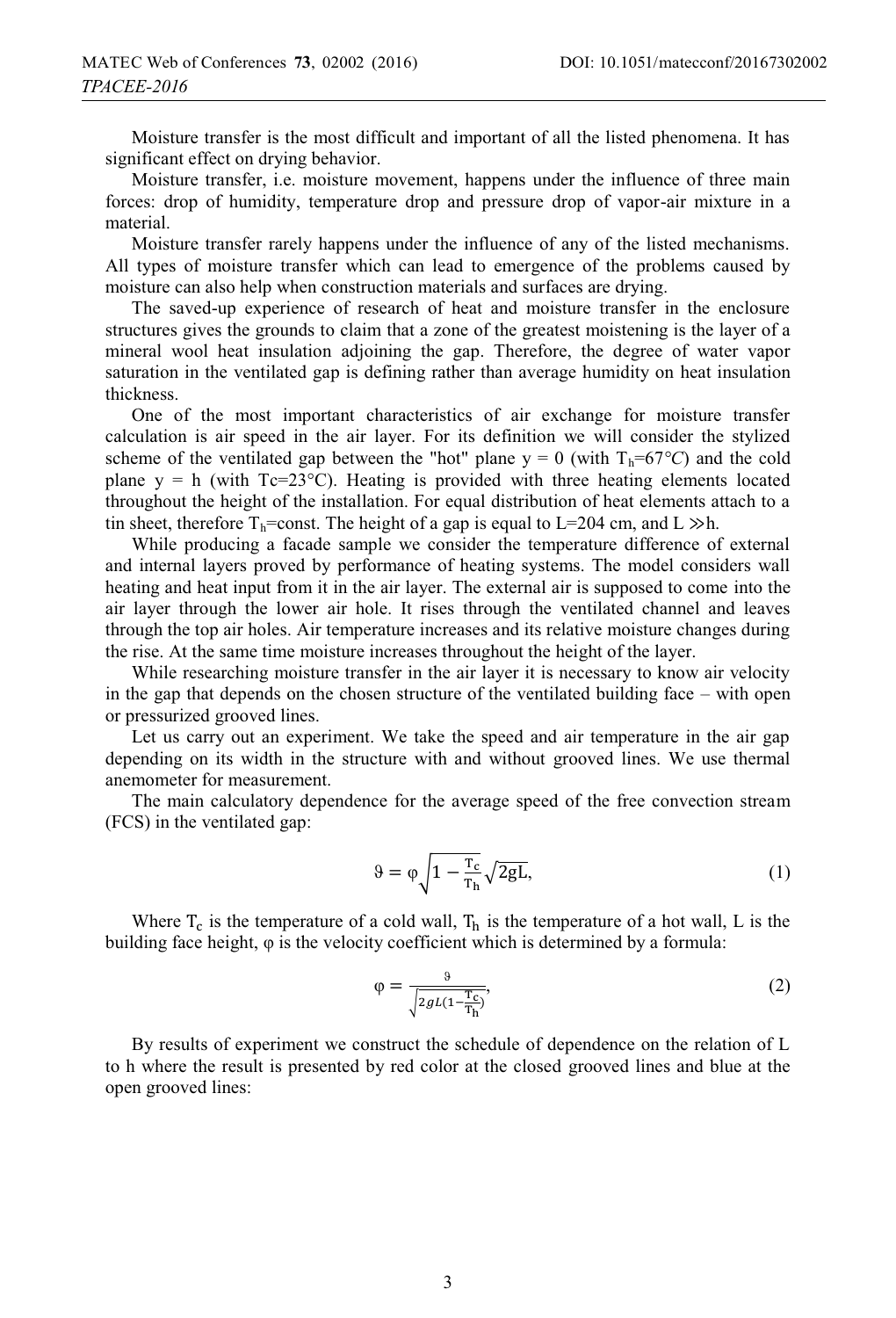

**Fig. 1.** Dependence *<sup>φ</sup>* on L/h.

On the basis of the data available from experiments it is possible to draw the following conclusions:

at great L/h values ( $\geq 25$ ) the vertical ventilated gap behaves as the channel with coefficient  $\varphi \leq 0.4$ 

at small  $L/h$  values  $(\leq 25)$  the vertical ventilated gap behaves as the heated plate in free-air space.

 $\bullet$  at equal L/h values the coefficient of velocity when the grooved lines is closed is more, than when ones are open. It testifies to higher velocity values in a structure with closed grooved lines

For simulation of the channel it is necessary to have  $L/h \ge 25$ , i.e.  $h \le \frac{2}{25} \approx 8$  cm. Thus for determination of mass evaporation rate we take a gap equal to 8 cm and a structure without grooved lines.

For definition of the influence of air velocity on moisture transfer it is reasonable to conduct the following experiment: to place a humidified heat insulation in the ventilated gap of a structure and to measure weight under various conditions of drying-out: in the ventilated channel and in natural environment.

For definition of air velocity influence on moisture transfer we use a mineral-cotton sample 50 mm thick.

The size of the sample is  $95x210x50$  mm. The mass is 140 g. Let us humidify the sample. The mass of the saturated sample is 154 g.

One prototype is located in the airgap of HVF, and the identical one we will leave in natural environment. Then the time of drying-out of samples is measured and compared.

Using the obtained data we find the mass evaporation rate:

$$
m' = \frac{\Delta m}{\Delta t},\tag{3}
$$

where ∆m - the mass difference of two consecutive measurements, ∆t - the interval between measurements, Δt=600 s.

Mass rate of vaporization in the structure:

$$
m' = \frac{\Delta m}{\Delta t} = \frac{14}{5100} = 0.0027;
$$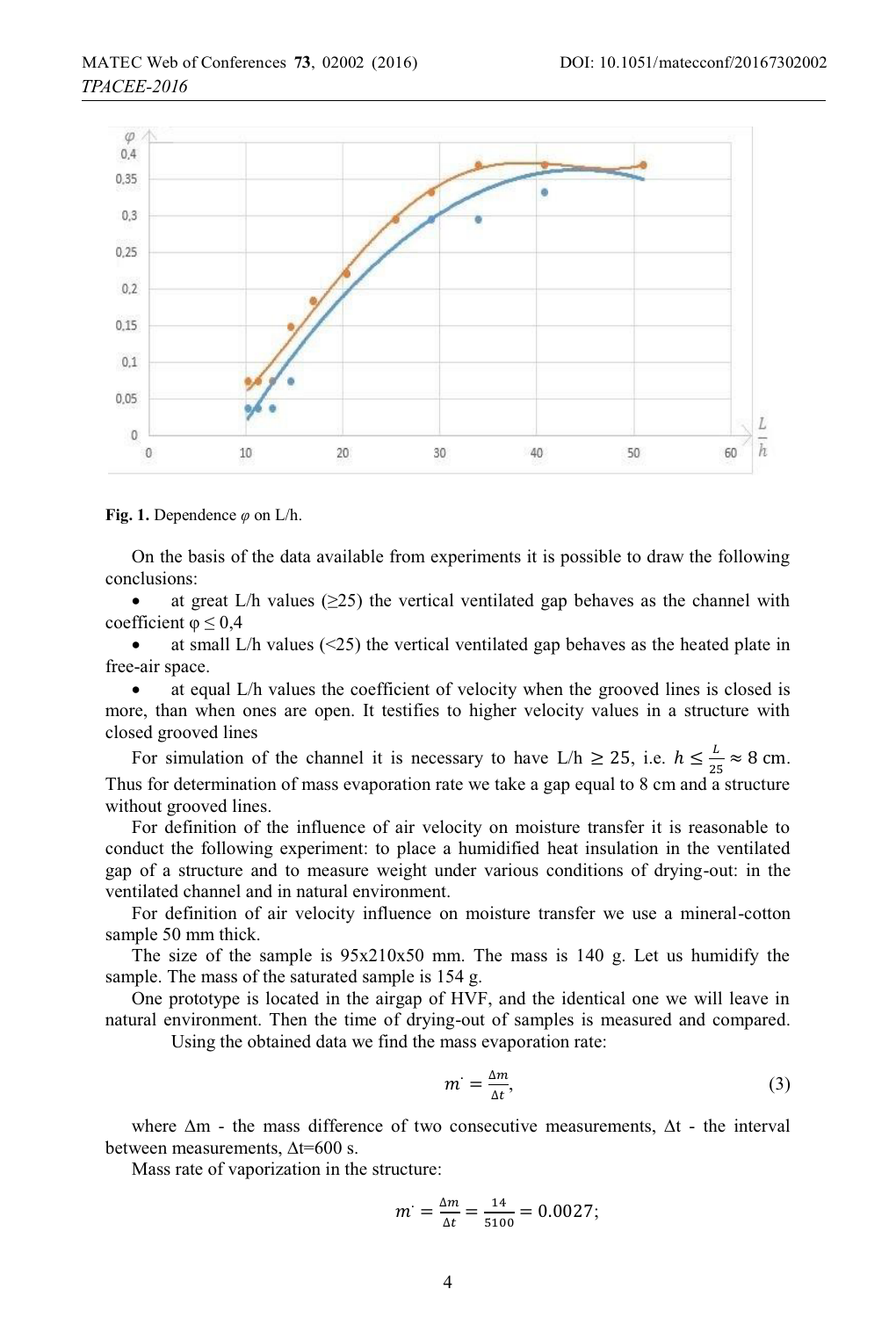In natural environment:  $m' = \frac{\Delta m}{\Delta t} = \frac{6}{5100} = 0.0012$ .

 Let us give the dependence of mass speed on each interval from the time where the result is presented by red color under natural conditions, blue - in the air gap:



Fig. 2. Dependence of  $m'$  on  $t$ .

The figure shows that the hidden heat of evaporation takes place at the initial stage of time, there is no evaporation. Evaporation begins when the sample warms up to the saturation point at this pressure.

#### **5 Summary**

Building humidity control is a key condition of increase of their durability, effective use and a healthy microclimate. Knowing of moisture sources and moisture transfer mechanisms in buildings and in enclosure structures allows to improve design choices of buildings and ventilation systems. The strategy of humidity control must be based on this knowing.

On the ground of the experiments we draw the following conclusions:

• a structure without grooved lines represents the "ideal" gap since velocity values are hare higher in it.

• the average moisture evaporation rate from a physical model is more, than in fixed air since the saturation temperature is higher in the ventilated air gap.

## **References**

- 1. V.L. Kvint, V.V Okrepilov, Herald of the Russian Academy of Sciences, **84 (3)**, 188- 200 (2014)
- 2. A.F. Ostrovaja, E.A. Stacenko, V.Ja. Olshevskyi, T.A.Musorina, MATEC Web of Conferences, **53**, (2016)
- 3. V.V Okrepilov, V.N. Krutikov, G.I. El'kin, Measurement Techniques, **57 (2)**,109-116 (2014)